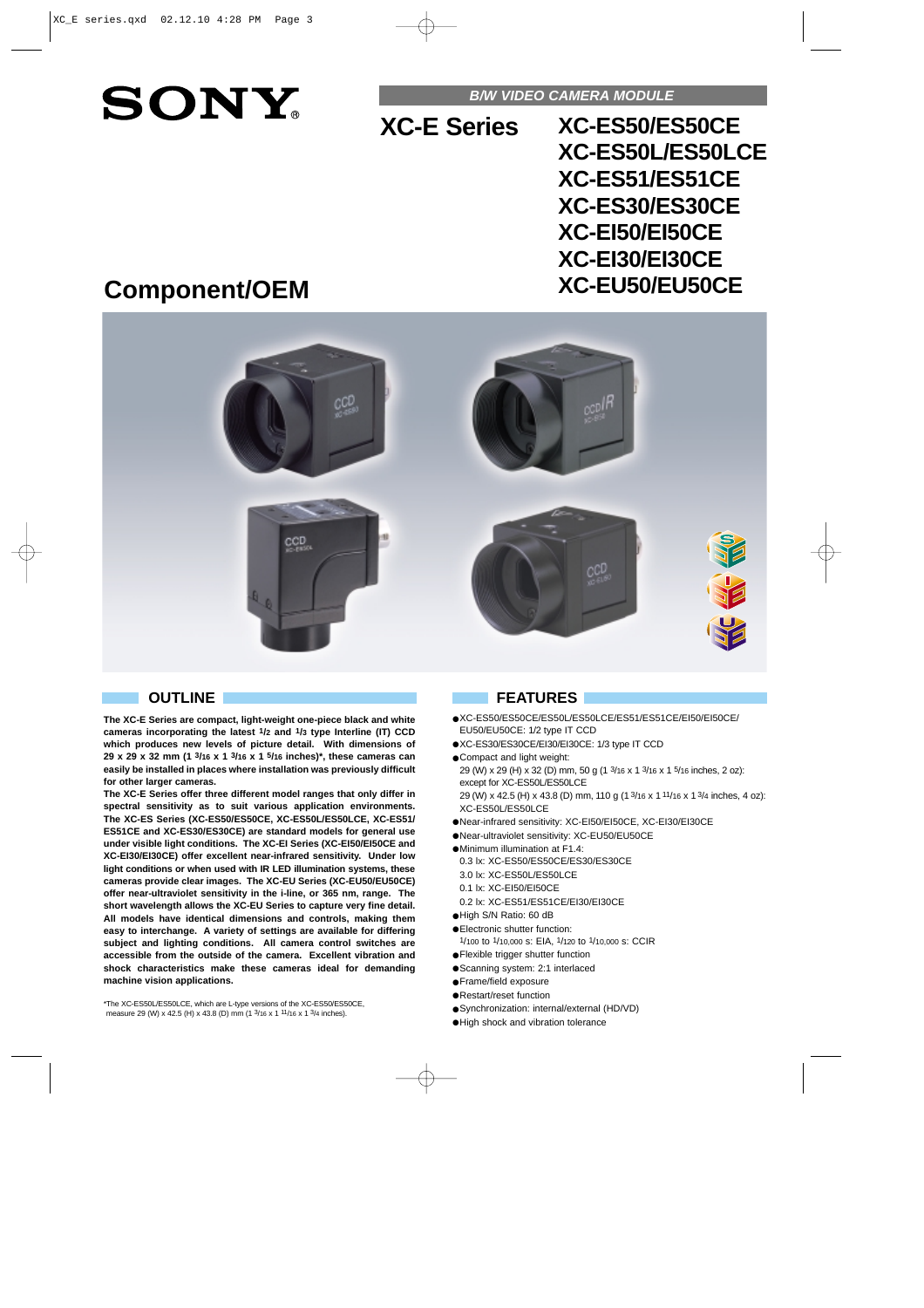

#### **DIMENSIONS & REAR PANEL**

C0.5

XC-ES50/ES50CE/ES51/ES51CE/ES30/ES30CE XC-EI50/EI50CE/EI30/EI30CE/EU50/EU50CE





 $10 \frac{6.5}{ }$ 

X

 $_{\text{xc}}^{\text{CCD}}$ 

c%

XC-ES50L/ES50LCE

 $(20.8)$ 

 $\circledcirc$ 







Unit: mm



| PIN No.        | External sync (HD/VD) | Internal sync (HD/VD) |
|----------------|-----------------------|-----------------------|
|                | <b>GND</b>            | <b>GND</b>            |
| $\overline{2}$ | <b>UNREG</b> input    | <b>UNREG</b> input    |
| 3              | <b>GND</b>            | <b>GND</b>            |
| $\overline{4}$ | Video output          | Video output          |
| 5              | <b>GND</b>            | <b>GND</b>            |
| 6              | External HD input     | Internal HD output    |
| 7              | External VD input*1   | Internal VD output    |
| 8              | <b>GND</b>            | <b>GND</b>            |
| 9              |                       |                       |
| 10             | WEN output*2          | WEN output*2          |
| 11             | <b>TRIG</b> input     | <b>TRIG input</b>     |
| 12             | <b>GND</b>            | <b>GND</b>            |

\*1 RESET pulse is required when using restart, reset mode. \*2 WEN output works only when in external trigger shutter mode.

#### ●Factory setting mode of rear panel

م<br>مجمع<br>م

| No.            | Switch name                      | <b>Factory-setting mode</b>                                          |              |  |
|----------------|----------------------------------|----------------------------------------------------------------------|--------------|--|
| $\circ$        | Shutter speed/Mode               | Dip switch 1-4: Shutter speed                                        | <b>OFF</b>   |  |
|                | setting DIP switch               | Dip switch 5: FRAME/FIELD                                            | <b>FRAME</b> |  |
|                |                                  | Dip switch 6-8: External trigger<br>shutter mode, restart/reset mode | Normal       |  |
|                |                                  | Dip switch 9: Gamma ON/OFF                                           | OFF          |  |
|                |                                  | Dip switch 0: GAIN                                                   | Manual       |  |
| $\circled{2}$  | HD/VD signal input/output switch | <b>EXT</b>                                                           |              |  |
| $\circled{3}$  | Control volume for Manual GAIN   | Twelve o'clock position                                              |              |  |
| $\overline{4}$ | 75 $\Omega$ termination switch   | ON                                                                   |              |  |

# 8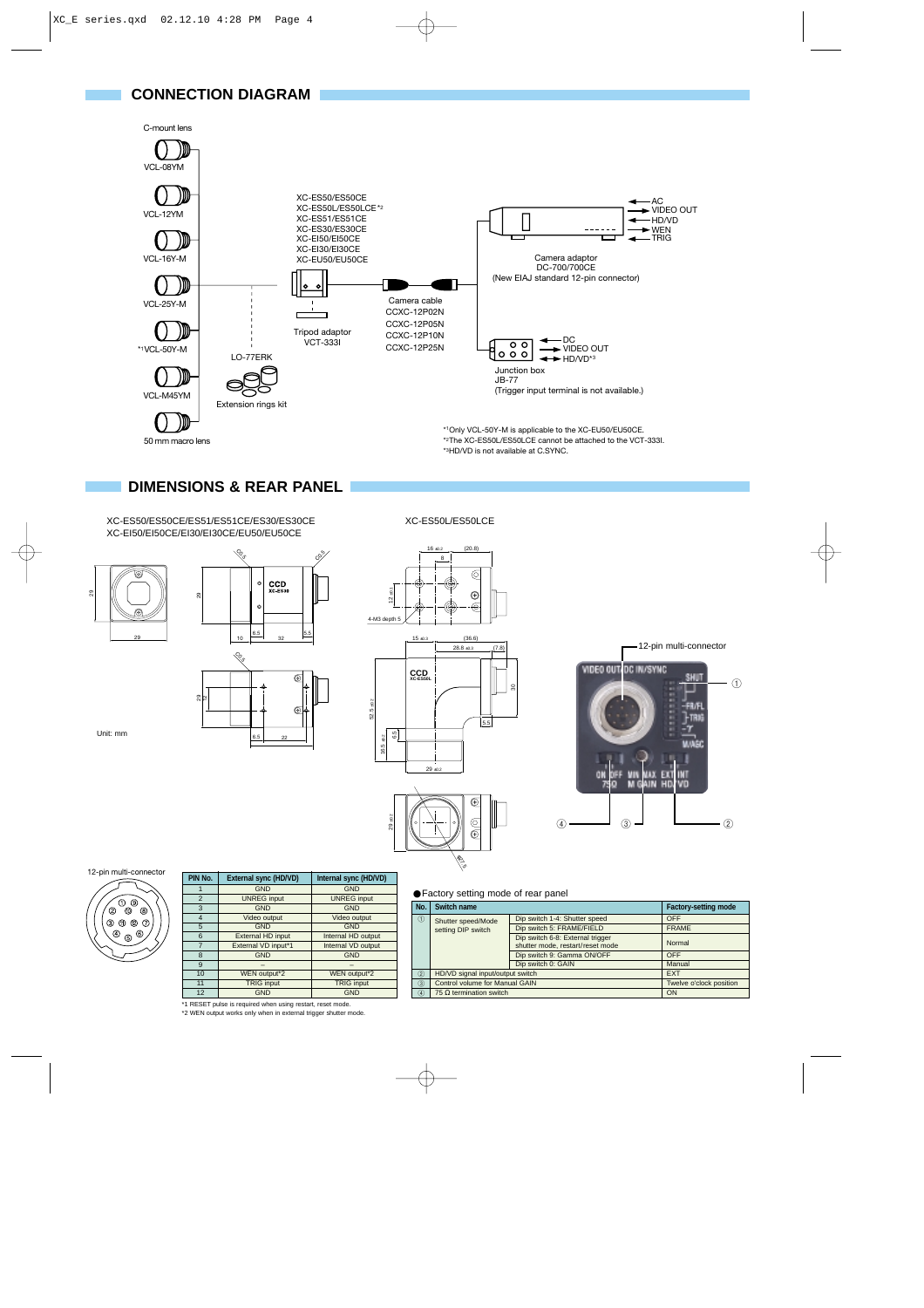### **SPECIFICATIONS**

|                                           | <b>XC-ES50</b>                                                                                                          | XC-ES50L            | <b>XC-ES51</b>   | XC-ES30                                    | <b>XC-E150</b>                                                                                   | <b>XC-E130</b>     | XC-EU50                  |
|-------------------------------------------|-------------------------------------------------------------------------------------------------------------------------|---------------------|------------------|--------------------------------------------|--------------------------------------------------------------------------------------------------|--------------------|--------------------------|
| Image device                              | 1/2 type IT CCD                                                                                                         |                     |                  | 1/3 type IT CCD                            | 1/2 type IT CCD                                                                                  | 1/3 type IT CCD    | 1/2 type IT CCD          |
| Effective picture elements                |                                                                                                                         | 768 (H) x 494 (V)   |                  |                                            |                                                                                                  |                    |                          |
| Signal system                             |                                                                                                                         |                     |                  | EIA (standard)                             |                                                                                                  |                    |                          |
| Horizontal frequency                      |                                                                                                                         |                     |                  | 15.734 kHz                                 |                                                                                                  |                    |                          |
| Vertical frequency                        |                                                                                                                         |                     |                  | 59.94 Hz                                   |                                                                                                  |                    |                          |
| Cell size (um)                            |                                                                                                                         | $8.4 \times 9.8$    |                  | $6.35 \times 7.4$                          | $8.4 \times 9.8$                                                                                 | $6.35 \times 7.4$  | $8.4 \times 9.8$         |
| Lens mount                                |                                                                                                                         |                     |                  | C mount                                    |                                                                                                  |                    |                          |
| Flange back                               |                                                                                                                         |                     |                  | 17,526 mm                                  |                                                                                                  |                    |                          |
| Sync system                               |                                                                                                                         |                     |                  | Internal/External (auto)                   |                                                                                                  |                    |                          |
| External sync system                      |                                                                                                                         |                     |                  | HD/VD (2 to 5 Vp-p)                        |                                                                                                  |                    |                          |
| External sync frequency                   |                                                                                                                         |                     |                  | ± 1%                                       |                                                                                                  |                    |                          |
| <b>Jitter</b>                             |                                                                                                                         |                     |                  | Less than $\pm$ 50 nsec                    |                                                                                                  |                    |                          |
| Scanning system                           |                                                                                                                         |                     |                  | 2:1 Interlaced                             |                                                                                                  |                    |                          |
| Video output                              |                                                                                                                         |                     |                  | 1.0 Vp-p, negative, 75 $\Omega$ unbalanced |                                                                                                  |                    |                          |
| Horizontal resolution                     |                                                                                                                         |                     |                  | 570 TV lines                               |                                                                                                  |                    |                          |
| Sensitivity                               |                                                                                                                         |                     |                  |                                            |                                                                                                  |                    |                          |
| (Gamma ON, MIN GAIN,<br>No IR cut filter) | 400 lx F5.6                                                                                                             | 400 lx F4           | 400 lx F8        | 400 lx F4                                  | 400 lx F11                                                                                       | 400 lx F8          | $\qquad \qquad -$        |
| Minimum illumination*                     | $0.3$ $\mathsf{lx}$                                                                                                     | 3.0 <sub>ix</sub>   | 0.2 <sub>k</sub> | $0.3$ $\mathsf{lx}$                        | $0.1$ $\mathsf{lx}$                                                                              | $0.2$ $\mathsf{k}$ | $\overline{\phantom{m}}$ |
| S/N ratio                                 |                                                                                                                         |                     |                  | 60 dB                                      |                                                                                                  |                    |                          |
| Gain                                      | AGC/Manual selectable                                                                                                   |                     |                  |                                            |                                                                                                  |                    |                          |
| Gamma                                     | <b>ON/OFF</b> selectable                                                                                                |                     |                  |                                            |                                                                                                  |                    |                          |
| Normal shutter                            | 1/100 to 1/10,000 s                                                                                                     |                     |                  |                                            |                                                                                                  |                    |                          |
| External trigger shutter**                |                                                                                                                         |                     |                  | 1/4 to 1/10,000 s                          |                                                                                                  |                    |                          |
| Power requirements                        | DC 12 V (+9 to +16 V)                                                                                                   |                     |                  |                                            |                                                                                                  |                    |                          |
| Power consumtion                          | 1.4W<br>1.6W<br>1.4W<br>1.6W                                                                                            |                     |                  |                                            | 1.6W                                                                                             |                    |                          |
| Dimension (W) $x$ (H) $x$ (D)             | 29 x 29 x 32 mm                                                                                                         | 29 x 42.5 x 43.8 mm |                  |                                            |                                                                                                  |                    |                          |
|                                           | $(1\frac{3}{16} \times 1\frac{3}{16} \times 1\frac{5}{16})$ (1 $\frac{3}{16} \times 1\frac{11}{16} \times 1\frac{3}{4}$ |                     |                  |                                            | 29 x 29 x 32 mm<br>$(1 \frac{3}{16} \times 1 \frac{3}{16} \times 1 \frac{5}{16} \text{ inches})$ |                    |                          |
|                                           | inches)                                                                                                                 | inches)             |                  |                                            |                                                                                                  |                    |                          |
| Mass                                      | 50 g (2 oz)<br>110 g $(4 oz)$<br>50 g (2 oz)                                                                            |                     |                  |                                            |                                                                                                  |                    |                          |
| Operating temperature                     | -5 to +45 °C (23 to 104 °F)                                                                                             |                     |                  |                                            |                                                                                                  |                    |                          |
| Operating humidity                        | 20 to 80 %                                                                                                              |                     |                  |                                            |                                                                                                  |                    |                          |
| Storage temperature                       | -30 to +60 °C (-22 to +140 °F)                                                                                          |                     |                  |                                            |                                                                                                  |                    |                          |
| Storage humidity                          | 20 to 95 %                                                                                                              |                     |                  |                                            |                                                                                                  |                    |                          |
| Vibration resistance                      | 10 G (20 to 200 Hz)                                                                                                     |                     |                  |                                            |                                                                                                  |                    |                          |
| Shock resistance                          | 70 G                                                                                                                    |                     |                  |                                            |                                                                                                  |                    |                          |
| <b>MTBF</b>                               | 126,000 hrs.                                                                                                            |                     |                  |                                            |                                                                                                  |                    |                          |
| Regulatory compliance                     | UL1492, FCC Class B Digital Device, CE (EN61326/97 + A1/98), AS4251.1 + AS4252.2                                        |                     |                  |                                            |                                                                                                  |                    |                          |
| Supplied accessories                      | Lens mount cap (1), Operating instructions (1)                                                                          |                     |                  |                                            |                                                                                                  |                    |                          |

\* (F1.4, AGC ON, without IR cut filter) \*\* Using Dip switch on the rear panel or Using trigger pulse width

|                                    | XC-ES50CE                                                                        | XC-ES50LCE               | XC-ES51CE          | XC-ES30CE                                                                     | XC-EI50CE        | XC-EI30CE          | XC-EU50CE                |
|------------------------------------|----------------------------------------------------------------------------------|--------------------------|--------------------|-------------------------------------------------------------------------------|------------------|--------------------|--------------------------|
| Image device                       |                                                                                  | 1/2 type IT CCD          |                    | 1/3 type IT CCD                                                               | 1/2 type IT CCD  | 1/3 type IT CCD    | 1/2 type IT CCD          |
| Effective picture elements         |                                                                                  |                          |                    | 752 (H) x 582 (V)                                                             |                  |                    |                          |
| Signal system                      |                                                                                  |                          |                    | CCIR (standard)                                                               |                  |                    |                          |
| Horizontal frequency               |                                                                                  |                          |                    | 15.625 kHz                                                                    |                  |                    |                          |
| Vertical frequency                 |                                                                                  |                          |                    | 50 Hz                                                                         |                  |                    |                          |
| Cell size (um)                     |                                                                                  | $8.6 \times 8.3$         |                    | $6.5 \times 6.25$                                                             | $8.6 \times 8.3$ | $6.5 \times 6.25$  | $8.6 \times 8.3$         |
| Lens mount                         |                                                                                  |                          |                    | C mount                                                                       |                  |                    |                          |
| Flange back                        |                                                                                  |                          |                    | 17,526 mm                                                                     |                  |                    |                          |
| Sync system                        |                                                                                  |                          |                    | Internal/External (auto)                                                      |                  |                    |                          |
| External sync system               |                                                                                  |                          |                    | $HD/VD$ (2 to 5 Vp-p)                                                         |                  |                    |                          |
| External sync frequency            |                                                                                  |                          |                    | ± 1%                                                                          |                  |                    |                          |
| <b>Jitter</b>                      |                                                                                  |                          |                    | Less than $\pm$ 50 nsec                                                       |                  |                    |                          |
| Scanning system                    |                                                                                  |                          |                    | 2:1 Interlaced                                                                |                  |                    |                          |
| Video output                       |                                                                                  |                          |                    | 1.0 Vp-p, negative, 75 $\Omega$ unbalanced                                    |                  |                    |                          |
| Horizontal resolution              |                                                                                  |                          |                    | 560 TV lines                                                                  |                  |                    |                          |
| Sensitivity                        |                                                                                  |                          |                    |                                                                               |                  |                    |                          |
| (Gamma ON, MIN GAIN,               | 400 lx F5.6                                                                      | 400 lx F4                | 400 lx F8          | 400 lx F4                                                                     | 400 lx F11       | 400 lx F8          |                          |
| No IR cut filter)                  |                                                                                  |                          |                    |                                                                               |                  |                    |                          |
| Minimum illumination*<br>S/N ratio | $0.3$ $\mathsf{lx}$                                                              | 3.0 k                    | $0.2$ $\mathsf{k}$ | $0.3$ $\mathsf{lx}$<br>60 dB                                                  | $0.1$ Ix         | $0.2$ $\mathsf{k}$ | $\overline{\phantom{m}}$ |
| Gain                               |                                                                                  |                          |                    |                                                                               |                  |                    |                          |
| Gamma                              |                                                                                  | AGC/Manual selectable    |                    |                                                                               |                  |                    |                          |
| Normal shutter                     | <b>ON/OFF</b> selectable<br>1/120 to 1/10,000 s                                  |                          |                    |                                                                               |                  |                    |                          |
| External trigger shutter**         | 1/4 to 1/8,000 S                                                                 |                          |                    |                                                                               |                  |                    |                          |
| Power requirements                 |                                                                                  |                          |                    | DC 12 V (+9 to +16 V)                                                         |                  |                    |                          |
| Power consumtion                   | 1.6 W<br>1.4 W<br>1.6 W<br>1.4 W                                                 |                          |                    |                                                                               | 1.6 W            |                    |                          |
| Dimension (W) $x$ (H) $x$ (D)      | 29 x 29 x 32 mm                                                                  | 29 x 42.5 x 43.8 mm      |                    |                                                                               |                  |                    |                          |
|                                    | $(13/16 \times 13/16 \times 15/16)$                                              | 1 3/16 x 1 11/16 x 1 3/4 |                    |                                                                               | 29 x 29 x 32 mm  |                    |                          |
|                                    | inches)                                                                          | inches)                  |                    | $(1 \frac{3}{16} \times 1 \frac{3}{16} \times 1 \frac{5}{16} \text{ inches})$ |                  |                    |                          |
| Mass                               | 50 g (2 oz)<br>110 g $(4 oz)$<br>50 g (2 oz)                                     |                          |                    |                                                                               |                  |                    |                          |
| Operating temperature              | -5 to +45 °C (23 to 104 °F)                                                      |                          |                    |                                                                               |                  |                    |                          |
| Operating humidity                 | 20 to 80 %                                                                       |                          |                    |                                                                               |                  |                    |                          |
| Storage temperature                | -30 to +60 °C (-22 to +140 °F)                                                   |                          |                    |                                                                               |                  |                    |                          |
| Storage humidity                   | 20 to 95 %                                                                       |                          |                    |                                                                               |                  |                    |                          |
| Vibration resistance               | 10 G (20 to 200 Hz)                                                              |                          |                    |                                                                               |                  |                    |                          |
| Shock resistance                   | 70 G                                                                             |                          |                    |                                                                               |                  |                    |                          |
| <b>MTBF</b>                        | 126,000 hrs.                                                                     |                          |                    |                                                                               |                  |                    |                          |
| Regulatory compliance              | UL1492, FCC Class B Digital Device, CE (EN61326/97 + A1/98), AS4251.1 + AS4252.2 |                          |                    |                                                                               |                  |                    |                          |
| Supplied accessories               | Lens mount cap (1), Operating instructions (1)                                   |                          |                    |                                                                               |                  |                    |                          |

\* (F1.4, AGC ON, without IR cut filter) \*\* Using Dip switch on the rear panel or Using trigger pulse width